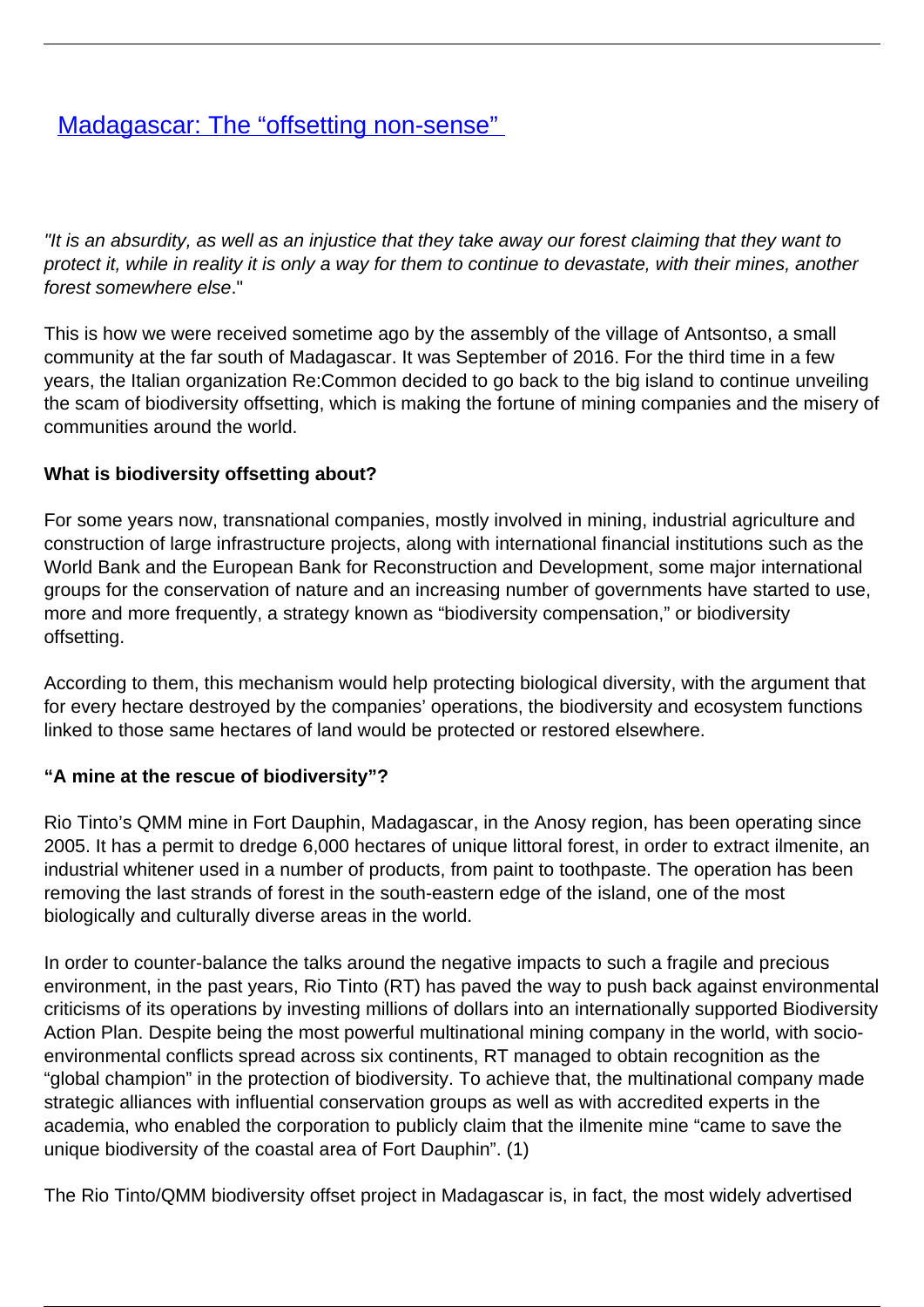offset project in the mining sector. It is intended to compensate for biodiversity loss resulting from the destruction of the unique and rare coastal forest at Rio Tinto QMM's ilmenite mining site, by "preserving" a forest in Bemangidy-Ivohibe, some 50 kilometres to the north of the mining site. "Preservation" however is translated in the introduction of restrictions to local communities on their forest use.

A joint Re:Common and World Rainforest Movement (WRM) field investigation in September 2015 aimed to collect the views of villagers living in the vicinity of one of the three sites that make up the Rio Tinto QMM biodiversity offset plan for the company's ilmenite mine in Fort Dauphin (2). Our conversations with the villagers of Antsontso, where the compensation project is carried out, revealed that the real situation is very different from the stories told by the company abroad.

In particular, the biodiversity offsetting project has made the livelihoods of the people living at the compensation site even more precarious by imposing extremely severe restrictions to their forest use, almost the unique source of survival for the people in the area. Income-generating alternatives to alleviate the loss of access to the forest had been promised but have yet to materialise. Meanwhile, people are confronted with a daily struggle to feed themselves.

In September 2016, about one year later, the ground-braking video-documentary, Your Mine (3), was shot with the inhabitants of Antsontso, which allowed to unveil who is really benefiting from the biodiversity offsetting project, and who is carrying the unbearable consequences of it.

## **Scaling up the protest**

In order to strengthen the solidarity with the people of Antsonso, so harshly impacted by the restrictions imposed on the access to their forested lands, as well as to support their quest for justice, Re:Common, together with a group of European-based groups, engaged in supporting the community's attempt to bring their voices to where decisions are usually taken, and where often stories told much differ from the reality on the ground. Rio Tinto's 2017 Annual General Meeting with the Shareholders was going to be unusual, since it would host Antsontso community representatives, as part of the wider civil society joint action to draw attention on QMM's social license to operate. The villagers representing the community affected by QMM's biodiversity offsetting programme, which has left them without fertile lands and no compensation for the loss of their forest access, food security and livelihoods, were supposed to bring new questions for the company to answer.

But Antsontso villagers were told a few days before their travel date that their UK visas were denied. The reasons given belied not only questionable prejudices of the UK Government towards indigenous peoples but also raised serious, unaddressed suspicions of company interference.

The community member who had planned to attend the Annual General Meeting was outrageously informed by British officials that he had a "lack of qualification" to speak about environmental and human rights concerns (4). This, in fact, makes Rio Tinto to rapidly lose its credibility. Interestingly enough, back in October 2016, QMM's much hauled biodiversity committee had already resigned, stating that Rio Tinto and QMM had watered down their commitment to responsible mining by creating "a vague and fundamentally weakened strategy" (5).

The story however does not end here.

Even though Antsontso community's struggle for justice is still on going, and any prediction of an end to that struggle is probably still far away, some more general reflections can be drawn from this very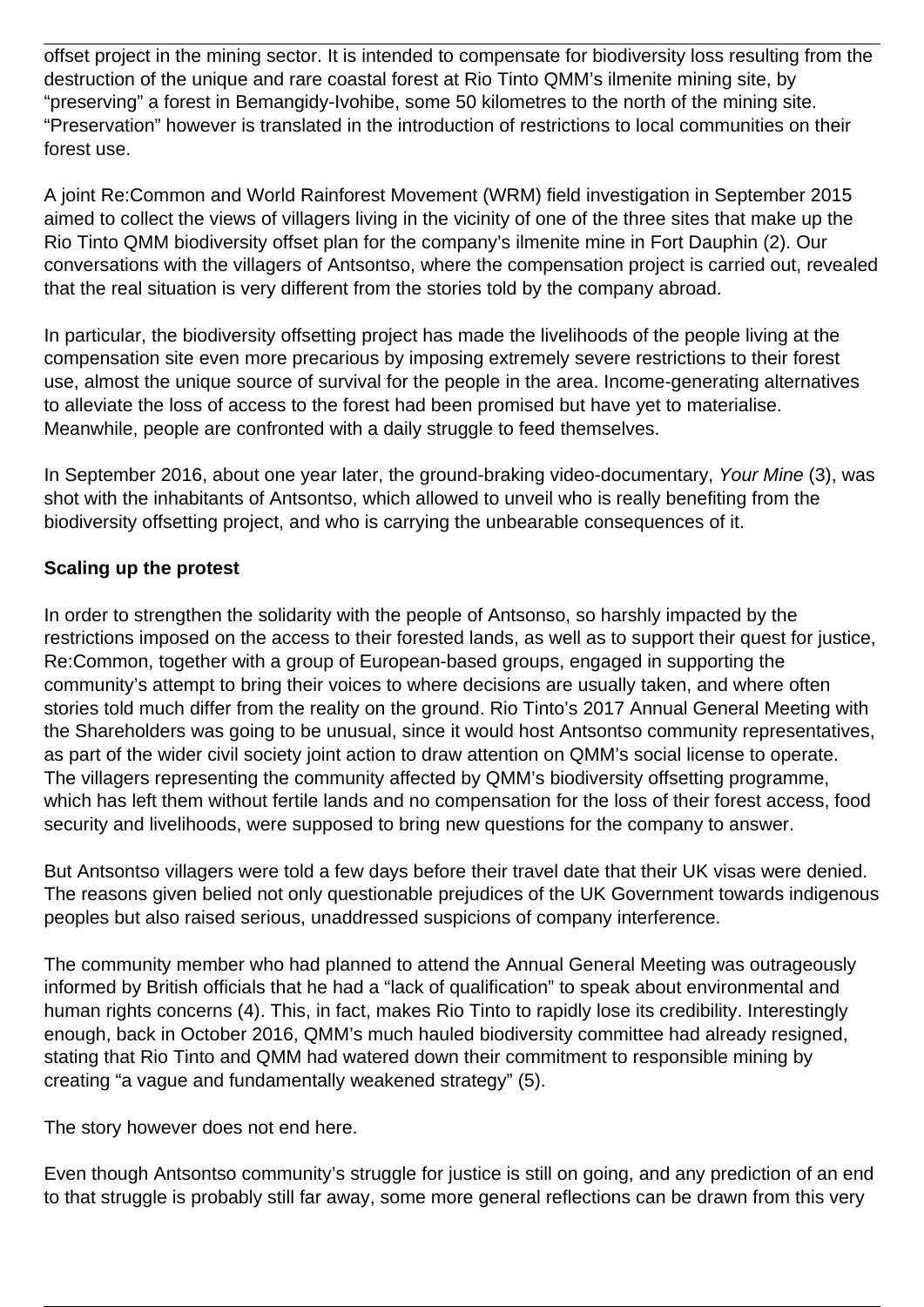telling story.

### **Offsetting for whom?**

In recent years, we are assisting an increasing number of researchers, activists and practitioners engaging in discussions and analysis focused on how to assign economic values to nature, under the assumption that the only way to protect it is by making it "economically visible". This quest for measuring the immeasurable has produced a plethora of metrics, accounting systems and even biodiversity banks, together with large debates surrounding these tools, with the only result being that the most fundamental issues of social justice have remained largely unaddressed.

We take a fundamental opposition to an approach that wants to lock "people" and "nature" into two separate opposing blocks as well as an ethical rejection of a process aimed at abstracting complex and dynamic habitats into equivalences based on questionable metrics and units, with the short-lived experience of carbon credits in mind. However, we even question the effectiveness of biodiversity offsets as being able to make 'biodiversity credits' both financially appealing and efficient in terms of biodiversity conservation at the same time.

However, it is not on the (lack of) efficiency and effectiveness of these mechanisms that we want to build our argument, but rather on questioning their very purpose.

Protecting nature and biodiversity has little or nothing to do with biodiversity offsetting as the actual goal of these schemes is to allow further destruction and appropriation, by way of legitimizing or even legalizing environmental crimes. Behind the gloomy story of the protection of nature, in fact, there are hundreds of millions of public money being diverted into the pockets of transnational companies.

Extractivism, meant as the systematic extraction of wealth and sovereignty from territories, is in constant need of new mining projects or large dams in biodiversity-rich areas (more often in the South), as well as mega infrastructural projects such as highways or residential areas in more anthropized areas.

In order to achieve control over these resources, the extractive machine has to overcome increasing opposition from those communities that would simply not give up on their right to decide what will happen on their territories. From here comes the necessity for companies to elaborate new and more sophisticated ways to gain their license to destroy.

By launching and promoting offsetting projects, companies not only can continue undisturbed with their business as usual, but they can do so while at the same time presenting themselves as champions of nature conservation, with the active support of well-accredited research institutes, conservation NGOs, a part of the academia, and with the support of another powerful ally, the State. The State is in fact structurally indispensable for this predatory model to succeed, as it has the power to make it legally possible - by adjusting the rules of the game - but also socially justifiable – by allowing it in the name of a 'public interest' that is reframed so as to equate with private profit. This way, entire territories that are most targeted by extractive companies become also subject to repressive militarization, leaving little room for discussion and let alone opposition.

The evidence collected during our journeys through biodiversity offsetting areas raises a fundamental question of justice (6).

Hundreds of families are losing their means of survival to allow the world's mining giants to increase